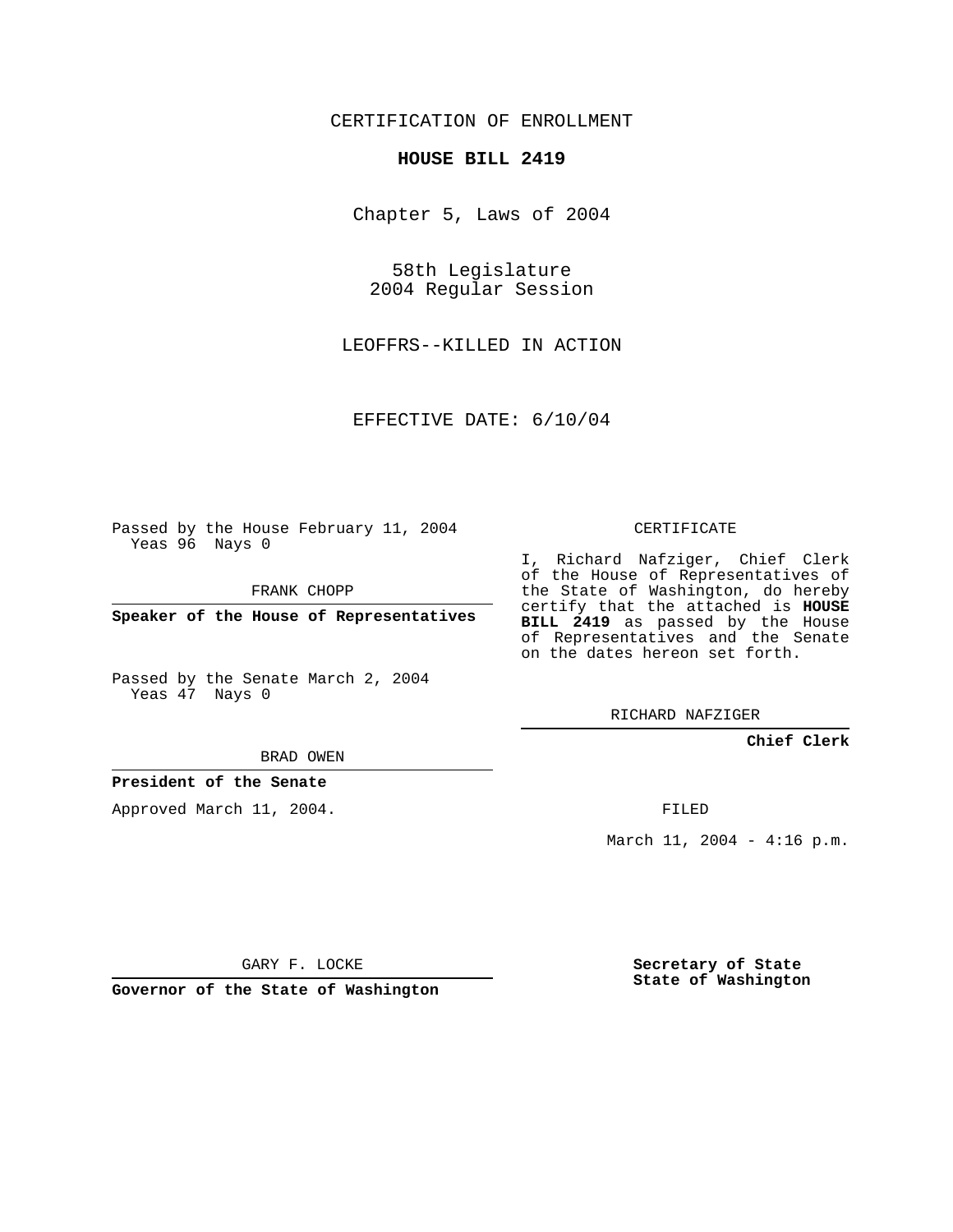# **HOUSE BILL 2419** \_\_\_\_\_\_\_\_\_\_\_\_\_\_\_\_\_\_\_\_\_\_\_\_\_\_\_\_\_\_\_\_\_\_\_\_\_\_\_\_\_\_\_\_\_

\_\_\_\_\_\_\_\_\_\_\_\_\_\_\_\_\_\_\_\_\_\_\_\_\_\_\_\_\_\_\_\_\_\_\_\_\_\_\_\_\_\_\_\_\_

Passed Legislature - 2004 Regular Session

**State of Washington 58th Legislature 2004 Regular Session By** Representatives Simpson, G., Delvin, Cooper, Hinkle, Chase, Morrell and Conway

Read first time 01/14/2004. Referred to Committee on Appropriations.

 AN ACT Relating to calculating the retirement allowance of a member of the law enforcement officers' and fire fighters' retirement system plan 2 who is killed in the course of employment; and amending RCW 41.26.510.

BE IT ENACTED BY THE LEGISLATURE OF THE STATE OF WASHINGTON:

 **Sec. 1.** RCW 41.26.510 and 2000 c 247 s 1001 are each amended to read as follows:

 (1) Except as provided in RCW 11.07.010, if a member or a vested member who has not completed at least ten years of service dies, the amount of the accumulated contributions standing to such member's credit in the retirement system at the time of such member's death, less any amount identified as owing to an obligee upon withdrawal of accumulated contributions pursuant to a court order filed under RCW 41.50.670, shall be paid to the member's estate, or such person or persons, trust, or organization as the member shall have nominated by written designation duly executed and filed with the department. If there be no such designated person or persons still living at the time of the member's death, such member's accumulated contributions standing to such member's credit in the retirement system, less any amount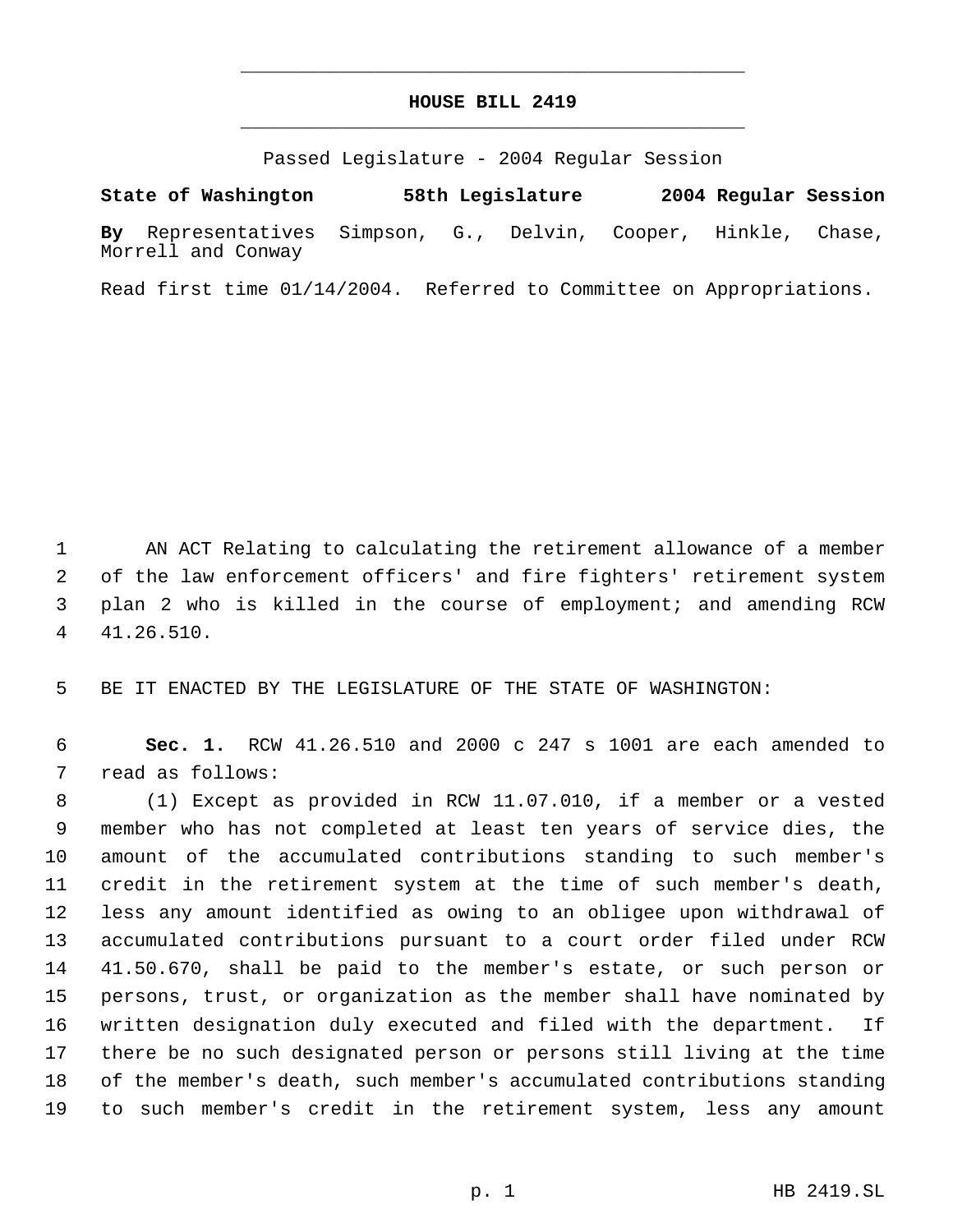identified as owing to an obligee upon withdrawal of accumulated contributions pursuant to a court order filed under RCW 41.50.670, shall be paid to the member's surviving spouse as if in fact such spouse had been nominated by written designation, or if there be no such surviving spouse, then to such member's legal representatives.

 (2) If a member who is eligible for retirement or a member who has completed at least ten years of service dies, the surviving spouse or eligible child or children shall elect to receive either:

 (a) A retirement allowance computed as provided for in RCW 41.26.430, actuarially reduced by the amount of any lump sum benefit identified as owing to an obligee upon withdrawal of accumulated contributions pursuant to a court order filed under RCW 41.50.670 and actuarially adjusted to reflect a joint and one hundred percent survivor option under RCW 41.26.460 and if the member was not eligible for normal retirement at the date of death a further reduction as described in RCW 41.26.430; if a surviving spouse who is receiving a retirement allowance dies leaving a child or children of the member under the age of majority, then such child or children shall continue to receive an allowance in an amount equal to that which was being received by the surviving spouse, share and share alike, until such child or children reach the age of majority; if there is no surviving spouse eligible to receive an allowance at the time of the member's death, such member's child or children under the age of majority shall receive an allowance share and share alike calculated as herein provided making the assumption that the ages of the spouse and member were equal at the time of the member's death; or

 (b)(i) The member's accumulated contributions, less any amount identified as owing to an obligee upon withdrawal of accumulated contributions pursuant to a court order filed under RCW 41.50.670; or

 (ii) If the member dies on or after July 25, 1993, one hundred fifty percent of the member's accumulated contributions, less any amount identified as owing to an obligee upon withdrawal of accumulated contributions pursuant to a court order filed under RCW 41.50.670. Any accumulated contributions attributable to restorations made under RCW 41.50.165(2) shall be refunded at one hundred percent.

 (3) If a member who is eligible for retirement or a member who has completed at least ten years of service dies after October 1, 1977, and is not survived by a spouse or an eligible child, then the accumulated